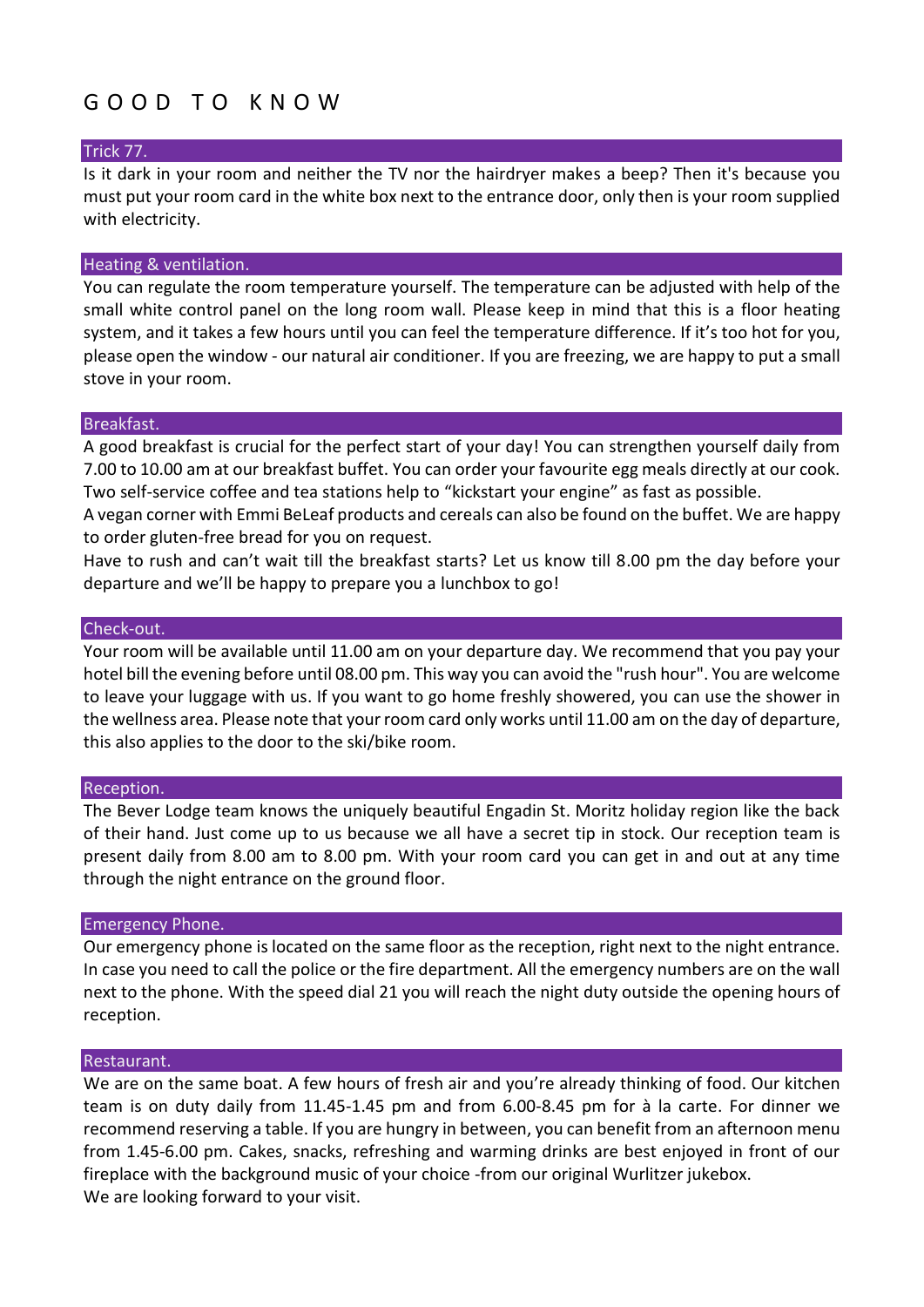#### Pop-up reading room.

A small library, daily newspapers, brochures and magazines are available in the pop-up reading room and at the reception.

As a hotel guest, you can sit down comfortably in the pop-up reading room on the first floor, read in peace or simply relax.

#### Internet.

Is free of charge at the Bever Lodge. As soon as you open the usual browser, the connection BL-Guest appears. No passwords needed, dial up and off you go.

#### #Hashtags.

Bever Lodge goes Social Media! We are happy about likes and shares on Facebook and Instagram. Feel free to use our hashtags *#beverlodgemoments #beverlodgesports #beverlodgedrinks #beverlodgefood.*

#### Fitness.

If the outdoor offer of Engadin is not enough for you, you can let off some steam with the sport equipment in the basement – just across the ski room. Towels are available.

#### Sauna & steam bath.

Warm yourself up in our wellness area. Take your room card, get into the lift already changed and drive all the way down. The entrance is on your left. You can get a wellness kit with a cuddly bathrobe and slippers at reception for CHF 5.00 per person (can be booked directly to your room). Open daily from 3.00 pm - 10.00 pm.

PS: The sauna area is a nude zone and the entrance is only allowed from 16 years!

#### Massage.

Are you tense? That's not right. Whether sporty or classic, our external masseurs bring your muscles back into balance. If you are interested, you are welcome to book an appointment at reception.

#### Children.

In the restaurant there is a special children's menu and placemats for colouring. Child seats for eating at the table are also available. Just tell us!

Still in the diaper circle? A changing table is installed in our wheelchair-accessible toilet in the basement.

#### Four paws.

Are of course also very welcome at Bever Lodge. Pets are charged CHF 20.00 per night. For the benefit of allergy sufferers, the 2nd floor is a "fur-free zone". Well-behaved dogs are allowed in the restaurant. The next "Robidog" bin is right at the beginning of Val Bever – which is also a great starting point for the walking route. In case of rain or snow there are towels right by the night-entrance of Bever Lodge ready to use and dry all the paws of your pets.

#### Sportswear.

Is a part of our service. Put your dirty sport clothes in the white bag in the cupboard and hand them in at the reception by 5.30 pm. 1 night and 1 sports wash later, your laundry will be fresh and ready right in front of your door until 9.00 am next day! If you hand in your sportswear after 5.30 pm, we will charge you an express surcharge of CHF 10.00 per bag. A price list for more demanding laundry is also in the cupboard.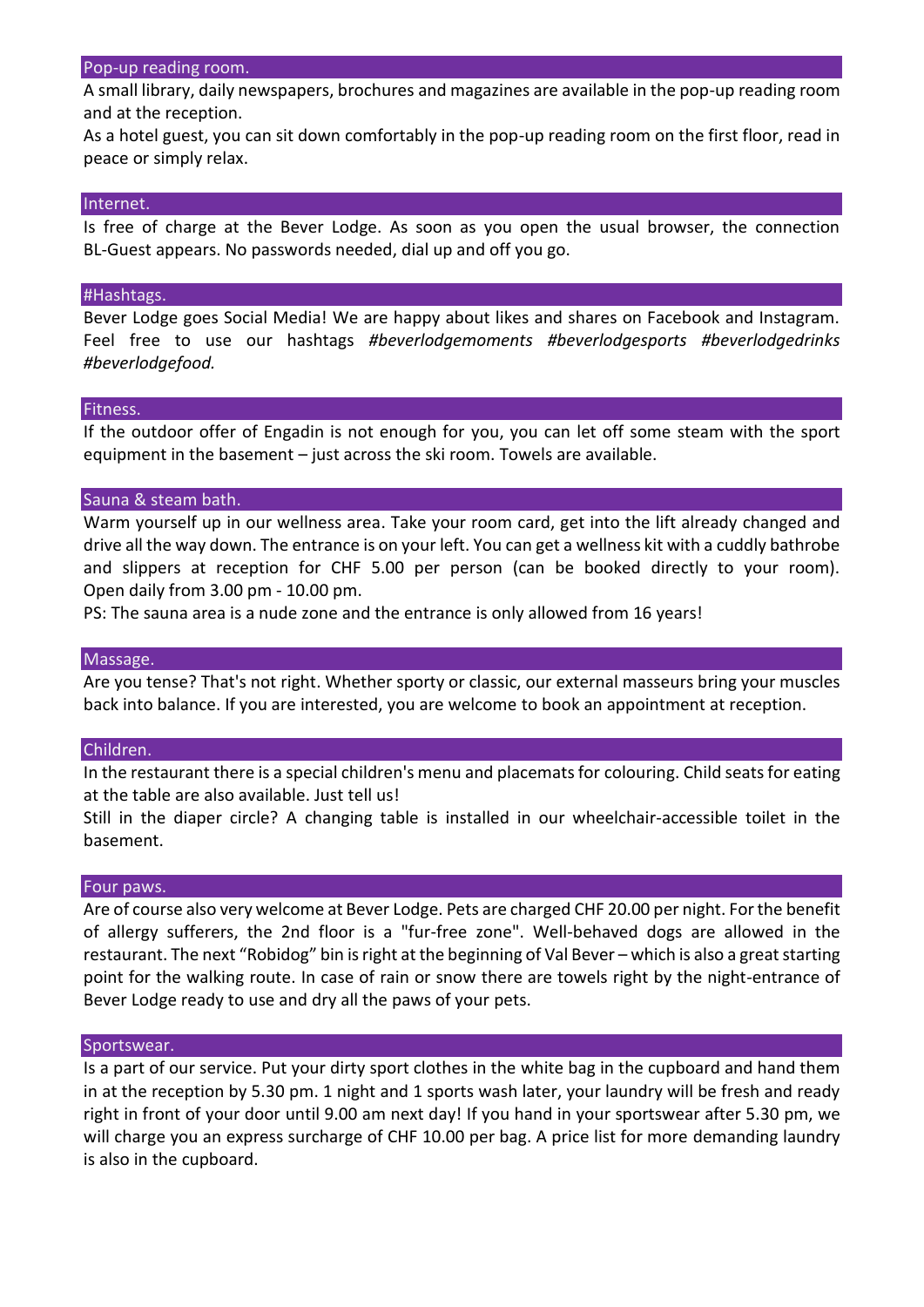#### Kiosk.

The rescuer in distress! You just realised that you've forgotten your toothbrush or need a last-minute regional souvenir for the "Cat/Plant Babysitter" back at home? We've got you covered! With us you will definitely find what you are looking for!

## Pharmacy & doctor.

The Piz Ot pharmacy in Samedan is the nearest place for a healing pill or quick healing powder. For your navigation: Cho d'Punt 7, 7503 Samedan. Also open on Sundays! If only a doctor can help, we recommend registering directly at the emergency desk of the hospital Oberengadin in Samedan.

Emergency number Hospital Upper Engadin Samedan: 0041 (0)81 851 81 11 Internal emergency number Bever Lodge: 0041 (0)79 611 95 05

## Evacuation.

In an emergency, please follow the instructions of the Bever Lodge team. The way to the emergency exit is well marked everywhere in the corridors. Please go directly to the meeting point - opposite of Bever Lodge – to the goods shed at Bever train station.

## Parking.

Don't feel like digging your car out of the snow and scratching windows or to sit in the car heated by the sun in summer? Then reserve a place in the underground garage (winter CHF 15.00/night, summer CHF 9.00/night, E-parking additional CHF 5.00/night). The parking spaces in front of the hotel entrance are reserved for loading and unloading only. There are other public parking spaces (subject to a charge) just across Bever Lodge - in front of the railway station.

## Smoking.

Is a No-Go in the whole house. The smoking area is outside in front of the hotel entrance or at the night entrance. For smoking in the room, we charge CHF 150.00 for additional cleaning.

## Privacy.

Whenever the "Please do not disturb" sign hangs in front of the door, we'll let you sleep. If you leave that sign until 1.00 pm, your room won't be cleaned.

## «Fresh & friendly» incl. Post + Cash.

Volg. The only shopping possibility in Bever. In this small supermarket is also integrated a small post office and if you have a Postcard, you can withdraw money at the cash desk. To be sure about the opening hours, please check the web. Sundays always closed. The nearest ATM is in Samedan.

## Tourist Information Office Bever.

The office is practically in the building of the Bever train station. Would you like to book a Glacier Express ride, send your luggage, or simply buy a train ticket? Please check the opening times since they are depending on the season.

## Need some extra…

- … pillow? You can find it in your wardrobe.
- … duvet? Let us know and we bring you one.
- … button? We are all set for all cases and have a tiny sewing kit at the reception.
- … shoe polish/sponge? Even for this one you can ask our reception staff.
- … shoehorn? Tight shoes? Sore muscles? Our shoehorns help you to slip back into your shoes.
- … drying rack? Your clothes are stubborn and don't want to dry? You can borrow a small drying rack!
- … adapter? You travelled all this way and need to charge, but don't have the fitting adapter?
- … charger? You've got the adapter now, but realised you forgot the charger to your phone? You can leave your phone at the reception till it's charged and get a charger from the shop the next day.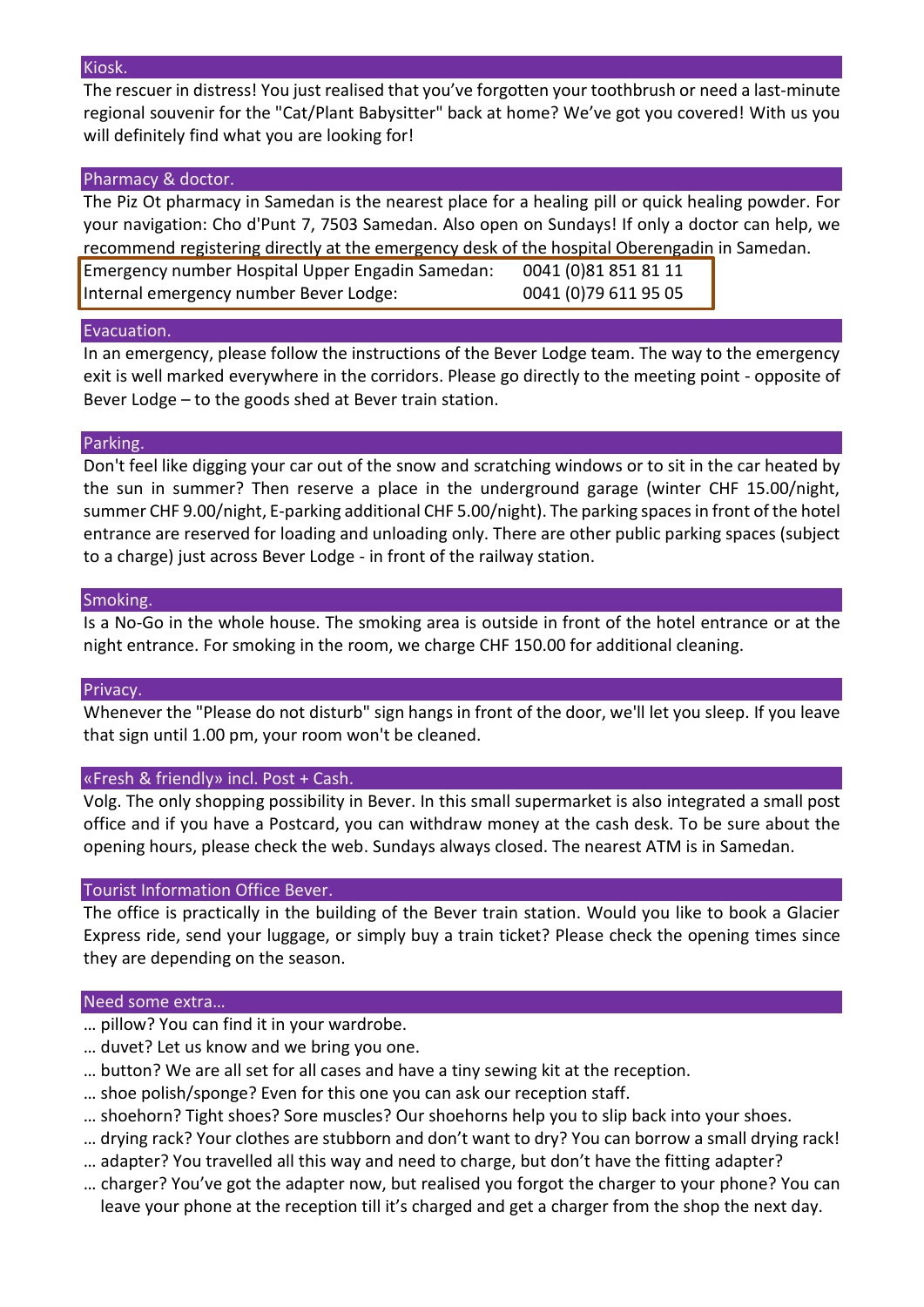# I N T E R E S T I N G T H I N G S

## Bever Lodge.

What you can smell in the whole house is local spruce wood from which the Bever Lodge is mainly carved. We have 38 double and 2 single rooms, all with the same beauty and practical refinement. Some of them can even be combined for families. One of them is wheelchair accessible. As the first modular hotel made of wood in Switzerland, it was built within a very short time -in only 9 months. Pure fascination of ship containers and the search for additional hotel beds for the Olympic candidacy 2022, led to the idea of stackable hotel rooms. Produced and developed by the company Uffer in Savognin, from where they were transported to Bever via Julierpass. More facts and exciting records for the construction of the Bever Lodge can be found at the reception.

## Mattresses.

Did you sleep well? US sleep researchers have proven that the first night in a foreign environment is usually not very restful. This is because the left side of the brain remains in a kind of "alert mode" and therefore remains more awake than the right side. If you think the origin for a good night sleep depends rather on the mattress, then is the problem quickly solved. Like many things in life, our Swiss quality mattresses have two sides. One soft and one compact. Just give us a sign and we turn them over for you. Our beds are 2x90 cm by 200 cm and are prepared as standard as a double bed, gladly on request also as a twin.

## Finally bad weather.

When else would you have time to visit one of the many museums nearby? Our favourites in St. Moritz: Engadin Museum, Berry Museum, Segantini Museum and the Mili Weber House. If five minutes of culture is enough, take the escalator from the train station up to Badrutt's Palace. A constantly changing exhibition can be visited while comfortably rolling on the escalator. Brochures and further information can be obtained at the reception.

## Info and excursion tips.

On the wall opposite the lift on the ground floor and in the lift, you will find lots of information such as timetables, the current weather report, our weekly menu and tips for an eventful vacation in the Upper Engadine.

## Free Ride.

With a stay of 2 nights or more, you enjoy free travel on public transport throughout the Upper Engadine in summer and winter. The cornerstones of the Upper Engadine that define the area of validity:

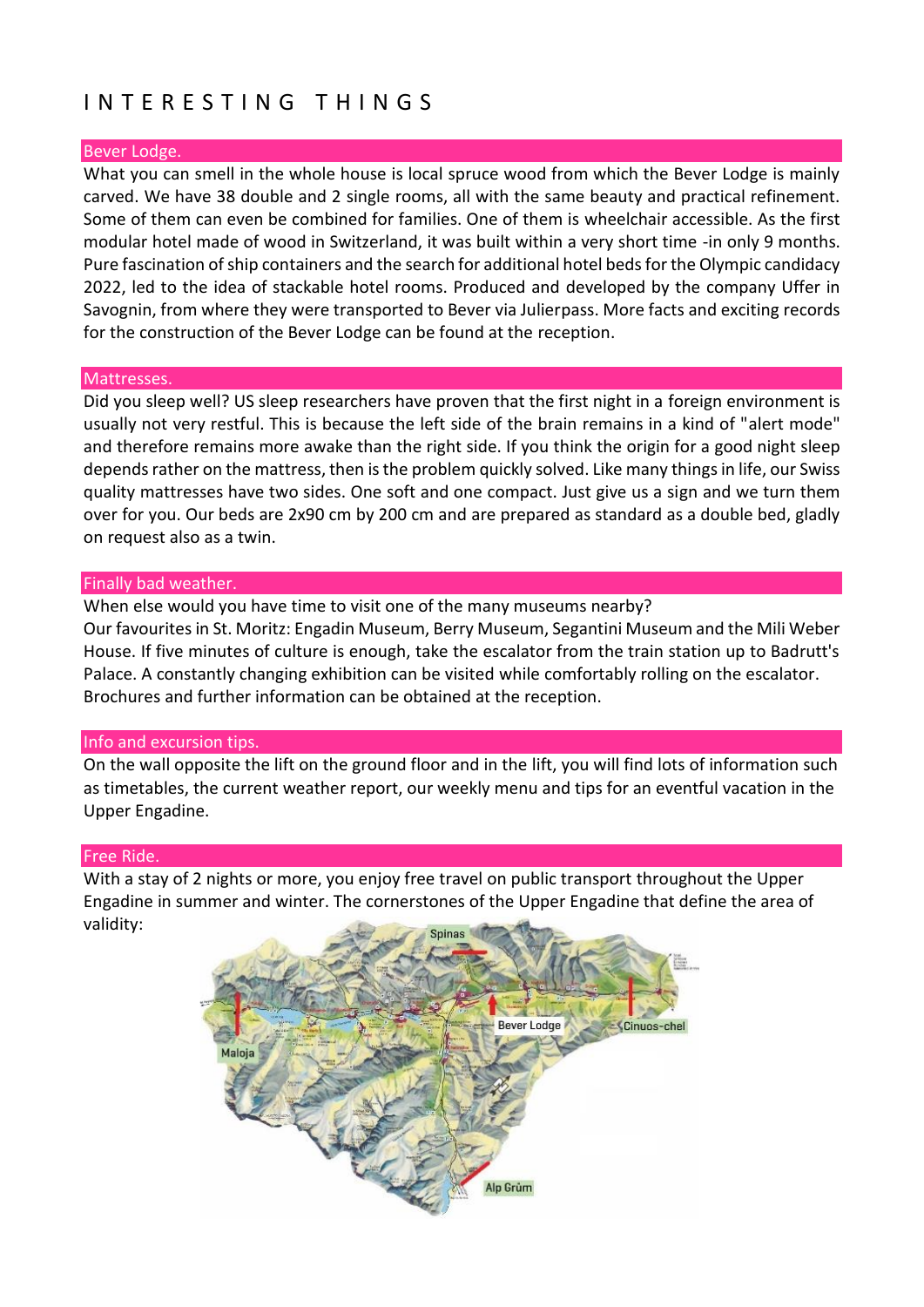#### Sports-Hotel.

Don't be scared if you suddenly see a ski star at dinner or meet a well-known biker in the lounge. Top athletes, young talents and many hobby athletes go in and out of the Bever Lodge. During the Ski World Championships 2017, we had the pleasure of welcoming the entire US team to Bever Lodge. In addition, the women's team returns to us every December for the World Cup races on Corviglia.

#### Your opinion.

We are very interested in your opinion. Especially if something did not meet your expectations. Preferably live and promptly on site, where something can still be saved. Also online (for example on tripadvisor.com or Google) we thank you for your directness. Because we want to get better and we would like to see you again.

#### Our team.

The Bever Lodge team comes from all over Europe - from the high north to the sunny warm south some nations are represented. Together we speak about 10 different languages. We pull together with a lot of joy and appreciate the differently filled rucksack of each individual and are proud of the international spirit that we all make up.

#### Recycling.

We Swiss are known to be world champions in this. The fact that we take this topic very seriously is also reflected in our lamps in the restaurant and lounge. Have you noticed that they are made of cardboard? The designers are from San Francisco, but they are produced in a disabled workshop in the Netherlands. The lamps are so popular that the Coop already carries them. So please don't unscrew ours... ;-)

#### Social commitment

We work closely with the association Movimento, in which people with disabilities produce great products such as the fine Lower Engadine apple juice. *www.movimento.ch* Bever Lodge is also committed to water and donates an amount per liter of fresh Bever mountain spring water to the Baan Doi orphanage in Thailand. *www.baandoi.org*

#### Local, regional & organic

We think it is of great importance to know the exact origin of our foods and drinks. That's why we order from our local and well-known providers:

Locally roasted organic coffee from Badilatti in Zuoz, local cheese from the Engadine and Bergell, meat from the farm and local butchers, bread from the nearby Beck and herbs from our own garden.